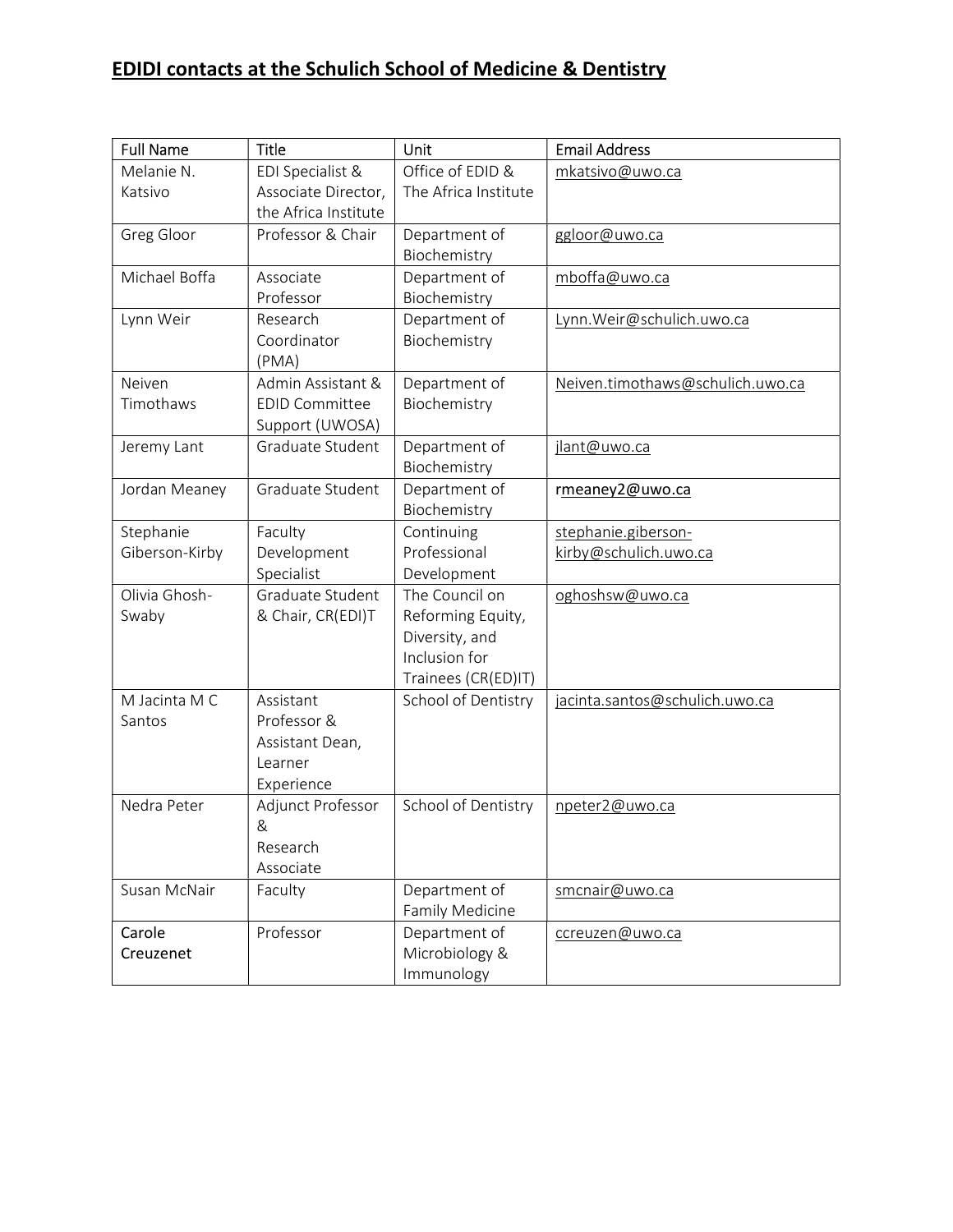| <b>Full Name</b>   | <b>Title</b>           | Unit                                   | <b>Email Address</b>           |
|--------------------|------------------------|----------------------------------------|--------------------------------|
| Melanie N.         | Adjunct Research       | Department of                          | mkatsivo@uwo.ca                |
| Katsivo            | Professor & Chair,     | Epidemiology &                         |                                |
|                    | <b>EDIDI Committee</b> | <b>Biostatistics</b>                   |                                |
| Saverio Stranges   | Professor & Chair      | Department of                          | Saverio.Stranges@uwo.ca        |
|                    |                        | Epidemiology &                         |                                |
|                    |                        | <b>Biostatistics</b>                   |                                |
| Mahmoud Reza       | Associate              | Department of                          | Reza.Azarpazhooh@lhsc.on.ca    |
| Azarpazhooh        | Professor              | Epidemiology &                         |                                |
|                    | Associate              | <b>Biostatistics</b>                   |                                |
| Linda Pederson     | Professor              | Department of                          | lindap@mindspring.com          |
|                    |                        | Epidemiology &<br><b>Biostatistics</b> |                                |
| Kelly Anderson     | Assistant              | Department of                          | kelly.anderson@schulich.uwo.ca |
|                    | Professor              | Epidemiology &                         |                                |
|                    |                        | <b>Biostatistics</b>                   |                                |
| Dan Lizotte        | Faculty                | Department of                          | dlizotte@uwo.ca                |
|                    |                        | Epidemiology &                         |                                |
|                    |                        | <b>Biostatistics</b>                   |                                |
| Janet Martin       | Associate              | Department of                          | jmarti83@uwo.ca                |
|                    | Professor              | Epidemiology &                         |                                |
|                    |                        | <b>Biostatistics</b>                   |                                |
| Karina             | Graduate Student       | Department of                          | ktassiop@uwo.ca                |
| Tassiopoulos       |                        | Epidemiology &                         |                                |
|                    |                        | <b>Biostatistics</b>                   |                                |
| Hun Lee            | Graduate Student       | Department of                          | hlee465@uwo.ca                 |
|                    |                        | Epidemiology &                         |                                |
|                    |                        | <b>Biostatistics</b>                   |                                |
| Hippocratic        | Vice Presidents,       | Undergraduate                          | hippo.edi@uwo.ca               |
| Council Equity     | <b>EDI</b>             | <b>Medical Education</b>               |                                |
| Diversity          |                        | (Students)                             |                                |
| Inclusivisity      |                        |                                        |                                |
| Rebekah Jacques    | Assistant              | Department of                          | rebekah.jacques@lhsc.on.ca     |
|                    | Professor              | Pathology and                          |                                |
|                    |                        | Laboratory                             |                                |
|                    |                        | Medicine                               |                                |
| <b>Contact TBD</b> | Interim contact        | Department of                          | rhicks4@uwo.ca                 |
| Rosemary Hicks     |                        | Medicine                               |                                |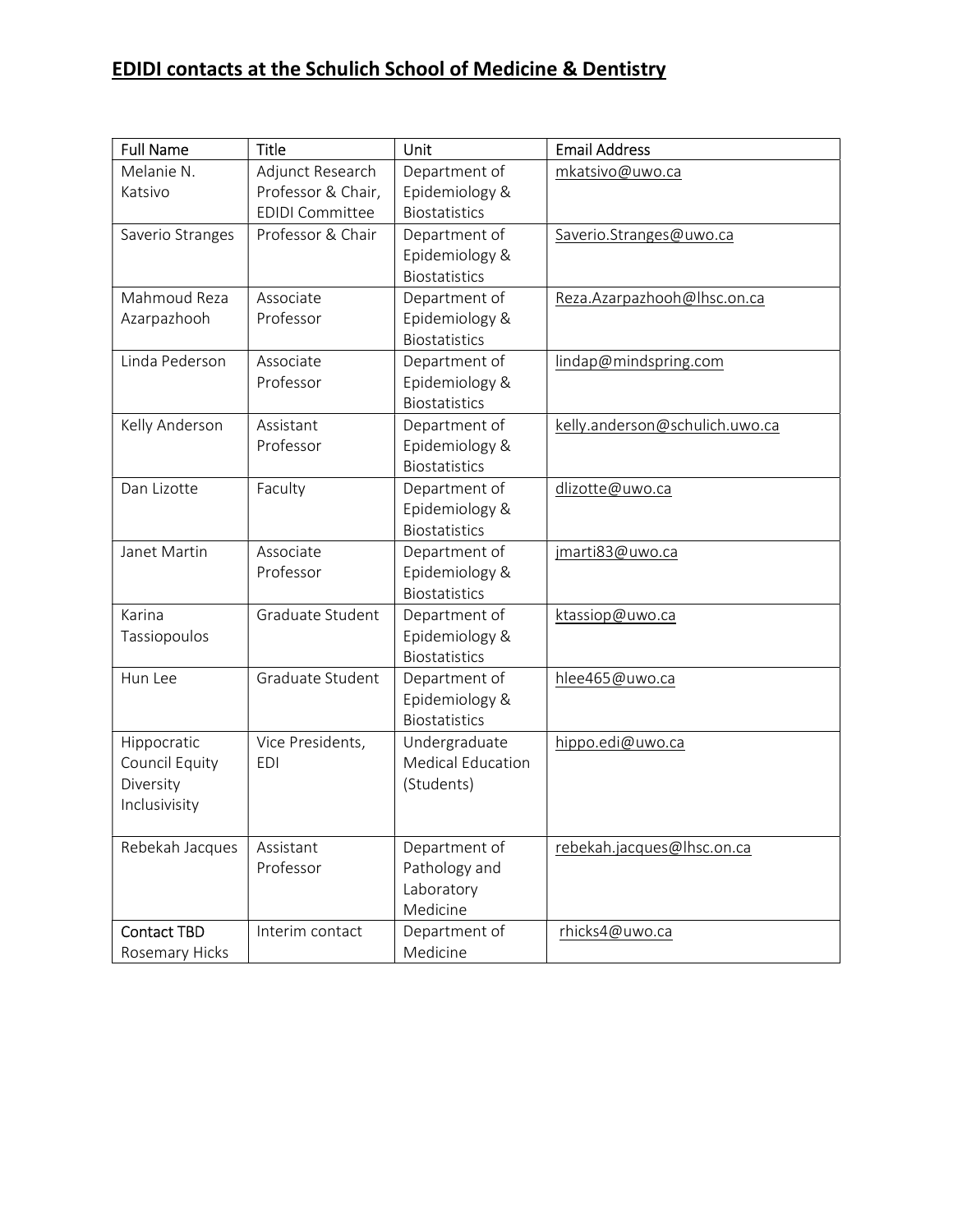| <b>Full Name</b>       | <b>Title</b>                                             | <b>Unit</b>                                     | <b>Email Address</b>            |
|------------------------|----------------------------------------------------------|-------------------------------------------------|---------------------------------|
| Lina Dagnino           | Professor & Co-<br>Chair, EDID<br>Committee              | Department of<br>Physiology and<br>Pharmacology | Idagnino@uwo.ca                 |
| Wataru Inoue           | Associate<br>Professor & Co-<br>Chair, EDID<br>Committee | Department of<br>Physiology and<br>Pharmacology | winoue@robarts.ca               |
| Fabiana Crowley        | Assistant<br>Professor                                   | Department of<br>Physiology and<br>Pharmacology | Fabiana.Crowley@schulich.uwo.ca |
| Matthew Grol           | Assistant<br>Professor                                   | Department of<br>Physiology and<br>Pharmacology | mgrol2@uwo.ca                   |
| Hailey Hunter          | Undergraduate<br>Laboratory<br>Technician                | Department of<br>Physiology and<br>Pharmacology | hhunte@uwo.ca                   |
| Chris Pin              | Professor                                                | Department of<br>Physiology and<br>Pharmacology | cpin@uwo.ca                     |
| Lisa Saksida           | Professor                                                | Department of<br>Physiology and<br>Pharmacology | Isaksida.tcnlab@robarts.ca      |
| Samar<br>Sayedyhossein | Research<br>Associate                                    | Department of<br>Physiology and<br>Pharmacology | ssayedy@uwo.ca                  |
| Rennian Wang           | Professor                                                | Department of<br>Physiology and<br>Pharmacology | rwang@uwo.ca                    |
| Nicole Sidor           | Graduate<br>Student                                      | Department of<br>Physiology and<br>Pharmacology | nsidor@uwo.ca                   |